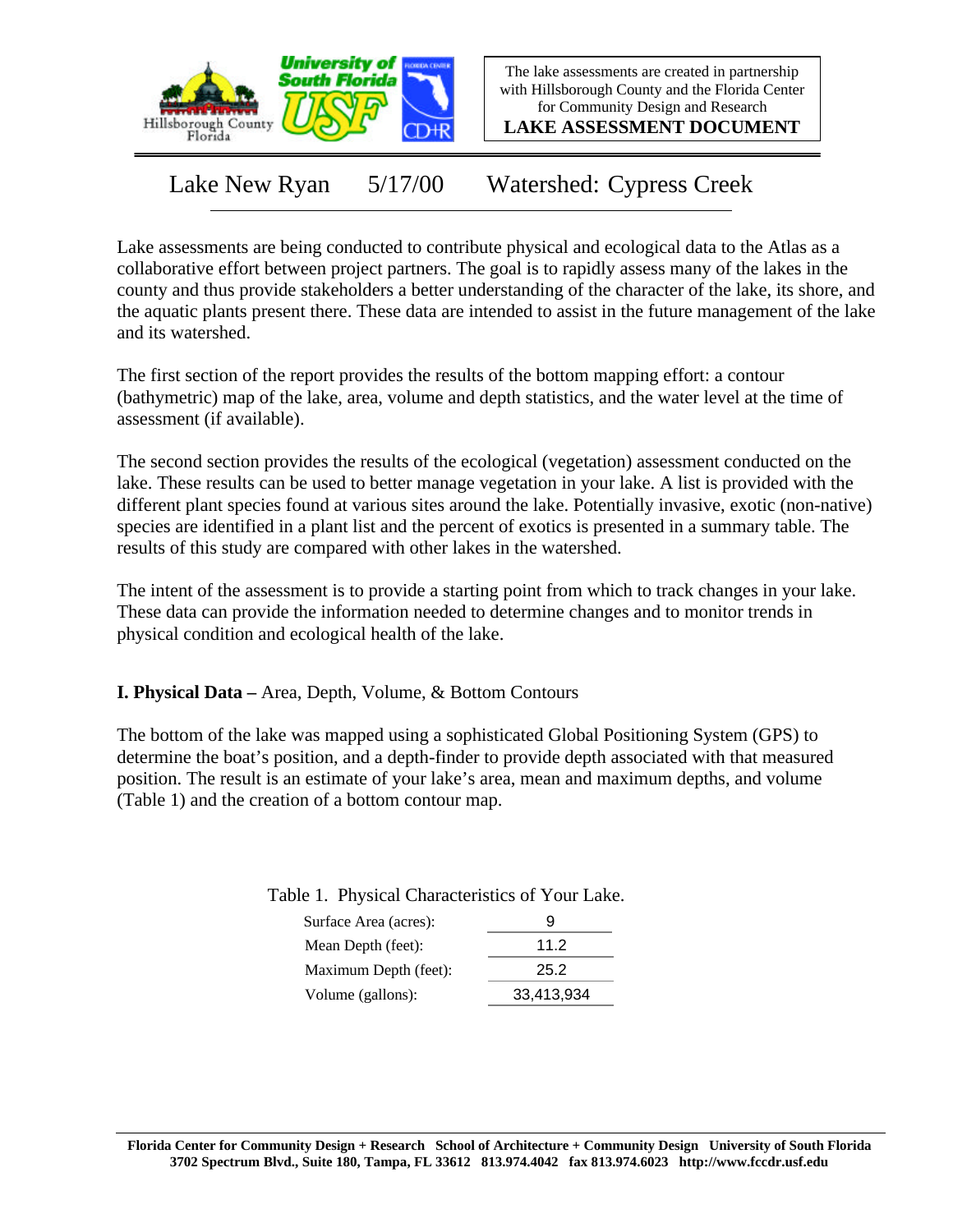

## **L a k e N e w R y a n**

Section - Township - Range 6 - 2 7 - 1 9

Contour Lines<br>Expressed in<br>2-Foot Intervals

L a k e Perimeter Ground L e v el

E X P L A N ATIO N : S u r v e y Date November 24, 1998. Staff gage w at e r le v el is currently u n a v aila ble for this lake. Contours a r e expressed in a b s olu t e d e p t h below this level.

# D AT A SOURCES:

Digit al orthophotos b y U nit e d **States** G e olo gic al Survey. All contours generated b y 운 rid a Center for com m u nit y Design a n d **Research** b a s e d o n s u r v e y d a t a provided b y t h e Hillsborough County L a k e Management Program.

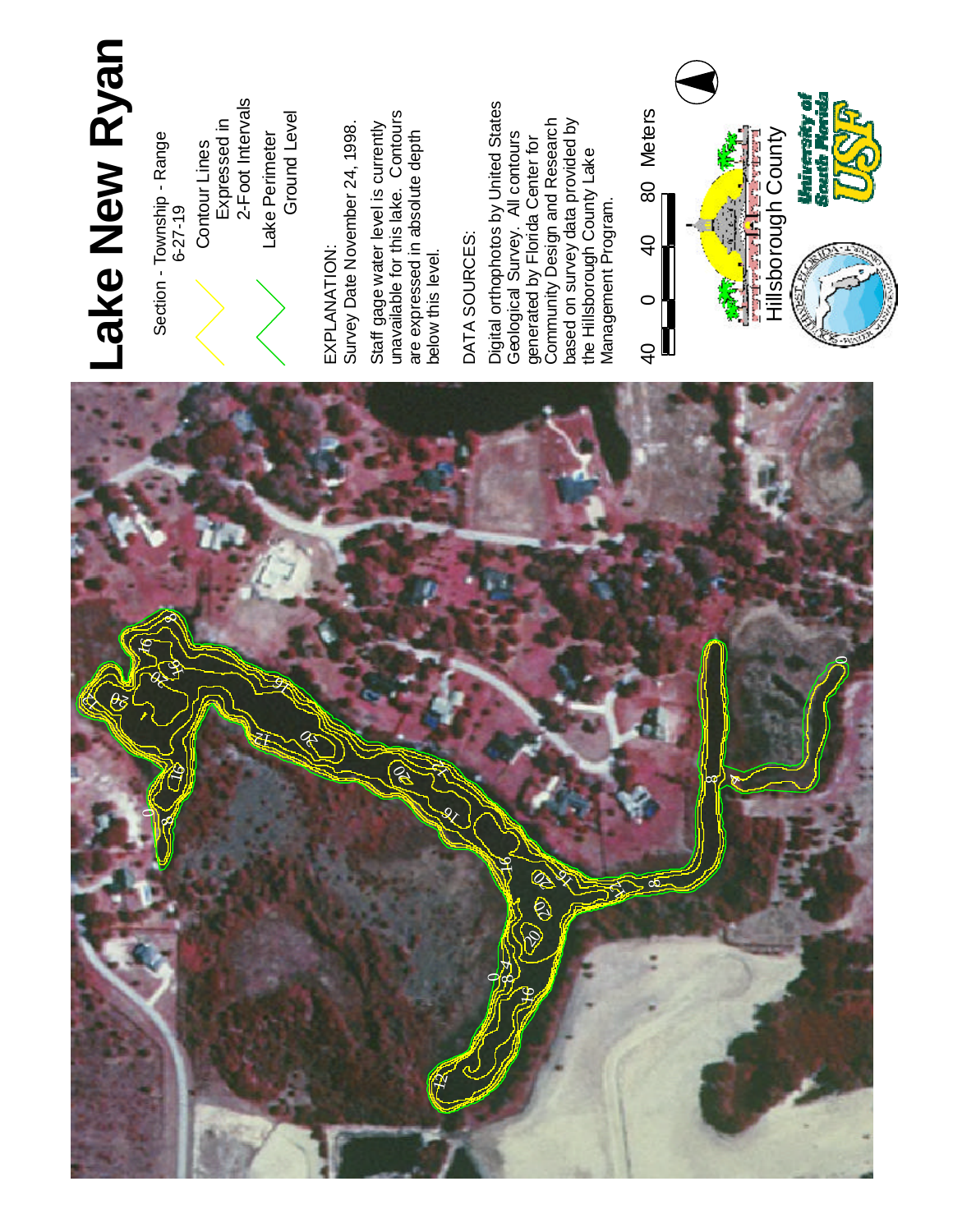

**LAKE ASSESSMENT DOCUMENT**

### Lake New Ryan 11/24/98 Watershed: Cypress Creek

#### **II. Ecological Data**

Aquatic Plant Survey

Approximately equispaced sites are haphazardly mapped around the lake and the aquatic plants at each site are surveyed. The total number of species from all sites is used to approximate the total diversity of aquatic plants and the percent of invasive-exotic plants on the lake and in the watershed (Table 2). Many of these plants are considered ecologically harmful, as they tend to out-compete native species. Such "nuisance" plants can also make boating and other recreational activities difficult or impossible. The common and scientific names of plant species found on your lake are listed in Table 3.

> Table 2. Comparison of species diversity between your lake and other assessed lakes located within your watershed.

|                        |     | Lake New Ryan Cypress Creek |  |  |
|------------------------|-----|-----------------------------|--|--|
|                        |     | (Average)                   |  |  |
| Number of Taxa:        | 25  | 26                          |  |  |
| Percent Exotic Plants: | 12% | 16%                         |  |  |

Table 3. Botanical and common names of the most commonly found plants on your lake. Percent frequency (of occurence), habit (location where found), status (native or exotic), and EPPC status are provided.

| Common Name                               | <b>Plant Species</b>     | Frequency | Habit     | <b>Status</b> | <b>EPPC</b> |
|-------------------------------------------|--------------------------|-----------|-----------|---------------|-------------|
| Spatterdock, Yellow Pondlily              | Nuphar lutea var. advena | 100%      | Floating  | Native        | <b>NL</b>   |
| Pickerel Weed                             | Pontederia cordata       | 100%      | Emergent  | Native        | NL.         |
| Maidencane                                | Panicum hemitomon        | 90%       | Emergent  | Native        | NL.         |
| Cattails                                  | Typha spp.               | 90%       | Emergent  | Native        | NL.         |
| <b>Bladderwort</b>                        | Utricularia spp.         | 90%       | Submersed | Native        | NL.         |
| Water Primroses, Primrosewillow           | Ludwigia spp.            | 80%       | Emergent  | Unknown       | NL          |
| Bulltongue Arrowhead, Duck Potato         | Sagittaria lancifolia    | 70%       | Emergent  | <b>Native</b> | NL.         |
| Torpedo Grass                             | Panicum repens           | 60%       | Emergent  | Exotic        |             |
| <b>Climbing Hempvine</b>                  | Mikania scandens         | 50%       | Emergent  | Native        | NL          |
| Willow                                    | Salix spp.               | 40%       | Emergent  | <b>Native</b> | NL.         |
| Laurel Oak; Diamond Oak                   | Quercus laurifolia       | 30%       | Emergent  | Native        | NL.         |
| Water Spangles, Water Fern                | Salvinia minima          | 30%       | Floating  | Native        | NL.         |
| Burhead Sedge, Cuban Scirpus              | Scirpus cubensis         | 30%       | Emergent  | Native        | NL          |
| Wax Myrtle                                | Myrica cerifera          | 20%       | Emergent  | Native        | NL.         |
| American White Water Lily, Fragrant Water | Nymphaea odorata         | 20%       | Floating  | Native        | NL.         |
| Cypress                                   | Taxodium spp.            | 20%       | Emergent  | <b>Native</b> | <b>NL</b>   |

Florida Center for Community Design + Research School of Architecture + Community Design University of South Florida 3702 Spectrum Blvd., Suite 180, Tampa, FL 33612 813.974.4042 fax 813.974.6023 http://www.fccdr.usf.edu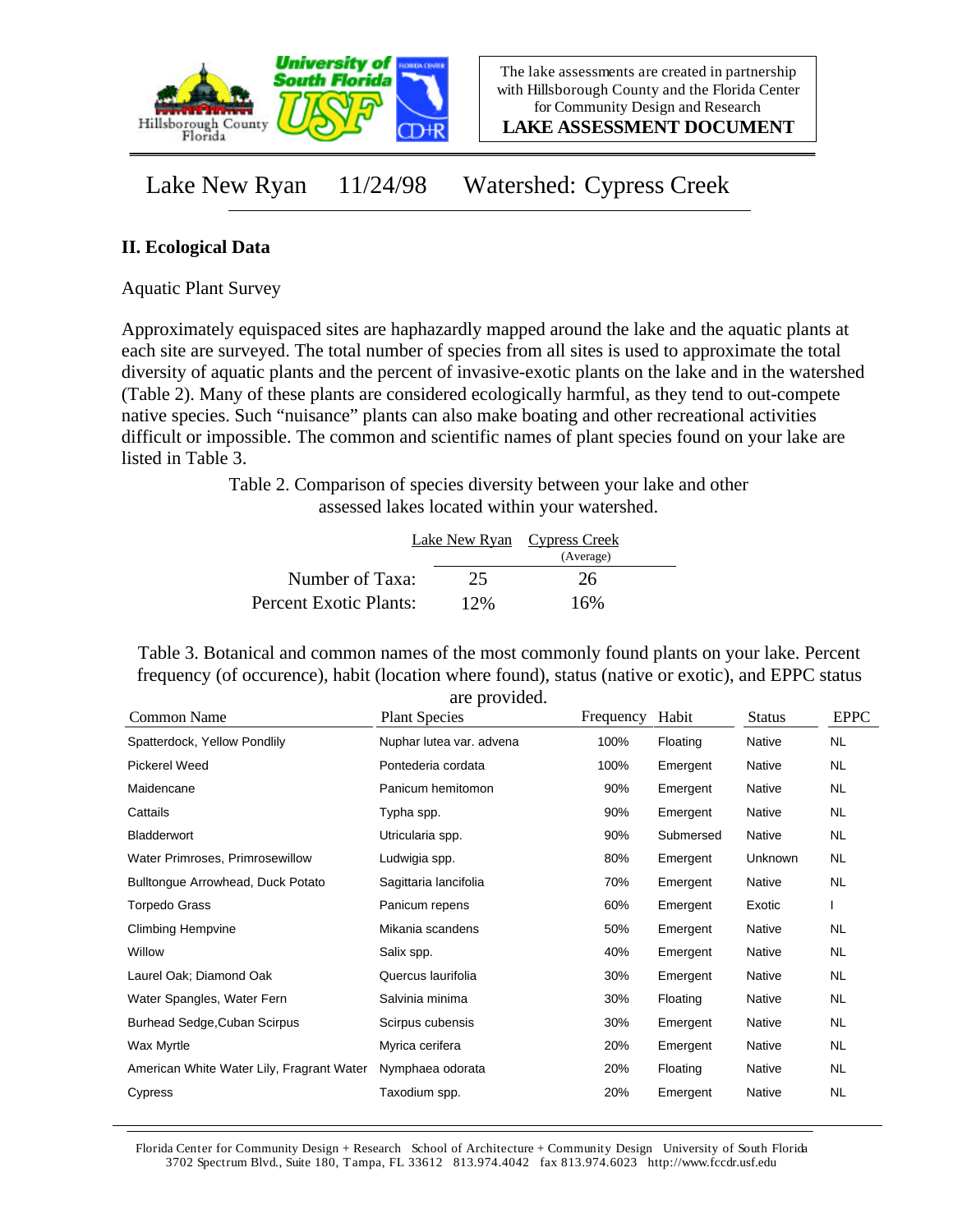## Lake New Ryan 11/24/98 Watershed: Cypress Creek

| Acer rubrum var. trilobum   | 10% | Emergent | Native | <b>NL</b> |
|-----------------------------|-----|----------|--------|-----------|
| Alternanthera philoxeroides | 10% | Emergent | Exotic | Ш         |
| Cephalanthus occidentalis   | 10% | Emergent | Native | <b>NL</b> |
| Hydrocotyl umbellata        | 10% | Emergent | Native | NL        |
| llex cassine                | 10% | Emergent | Native | <b>NL</b> |
| Liquidamber styraciflua     | 10% | Emergent | Native | <b>NL</b> |
| Magnolia virginiana         | 10% | Emergent | Native | <b>NL</b> |
| Polygonum spp.              | 10% | Emergent | Native | <b>NL</b> |
| Sapium sebiferum            | 10% | Emergent | Exotic |           |
|                             |     |          |        |           |

Florida Center for Community Design + Research School of Architecture + Community Design University of South Florida 3702 Spectrum Blvd., Suite 180, Tampa, FL 33612 813.974.4042 fax 813.974.6023 http://www.fccdr.usf.edu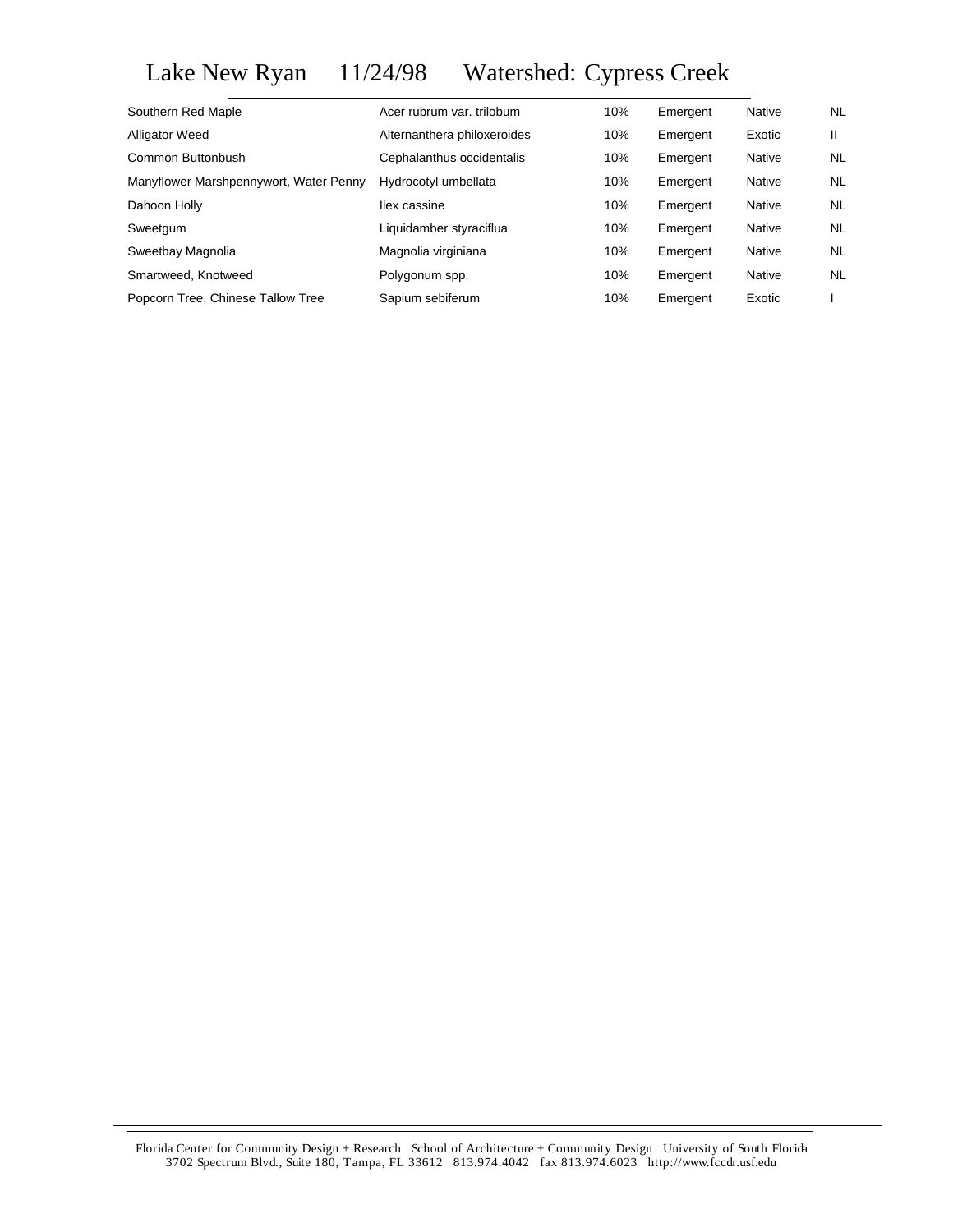#### Standing Crop

In addition to an overall survey of the types of plants on a lake, an estimate of the standing crop (biomass) of the lake has been obtained for many lakes. This was done by calculating the average weight of the vegetation within a quarter-meter square quadrat tossed haphazardly into three zones (see Figure) at each sampling site around the lake: (1) the emergent zone, (2) the floating zone and (3) the submersed zone. The average weight of the plants (Table 4) from all sampling sites and the dominant type of vegetation (Table 5) are provided. If data tables are not shown, no standing crop estimates were obtained for this lake.





|                       | Lake New Ryan | <b>Cypress Creek</b> |  |
|-----------------------|---------------|----------------------|--|
|                       |               | (Average)            |  |
| <b>Emergent Zone:</b> | 1.38          | 4.39                 |  |
| <b>Floating Zone:</b> | 0.58          | 1.24                 |  |
| Submersed Zone:       | 0.00          | 0.34                 |  |

Number of lakes sampled in your watershed: 10

Note: All biomass measurements are shown in kilograms per square meter.

|                       | <b>Lake New Ryan</b> | Cypress Creek<br>(Average) |  |
|-----------------------|----------------------|----------------------------|--|
| <b>Emergent Zone:</b> |                      | 4.39                       |  |
| <b>Floating Zone:</b> |                      | 1.24                       |  |
| Submersed Zone:       |                      | 0.34                       |  |

Number of lakes sampled in your watershed: 10

Note: All biomass measurements are shown in kilograms per square meter.